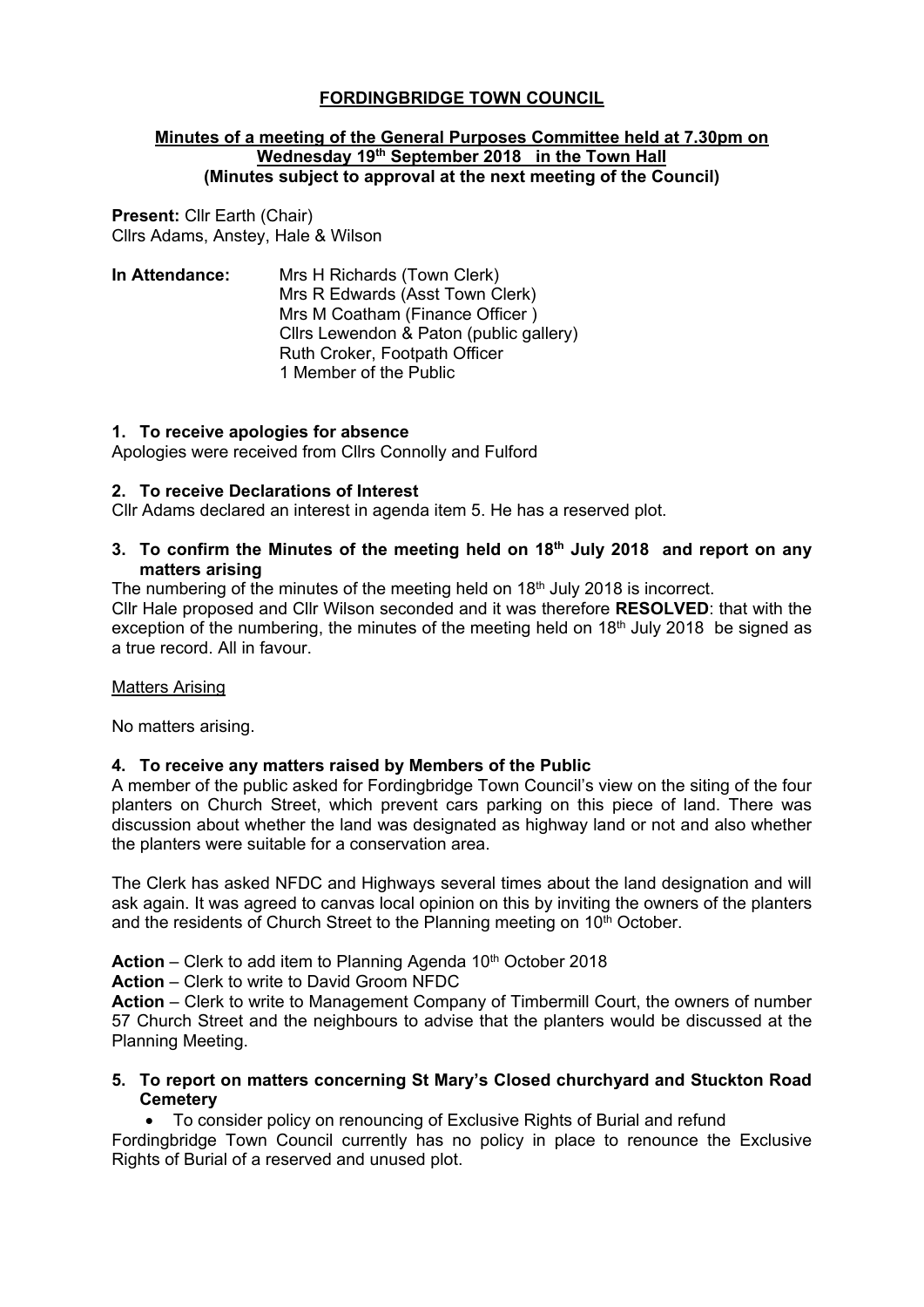General Purposes Committee 19.09.18

New Forest District Council's policy to surrender a Burial Plot with an Exclusive Right of Burial is that NFDC may be able to buy back the plot and issue a refund of the original purchase payment, less the years of ownership. Paperwork required in support of a surrender request include:

- A completed Deed of Surrender of Right of Burial form for each grave that is to be surrendered
- The original Deed of Grant of Exclusive Right of Burial for each grave to be surrendered
- A short letter outlining your Surrender instruction.

Cllr Wilson proposed and it was seconded by Cllr Hale and therefore **RESOLVED**: that Fordingbridge Town Council adopts the New Forest District Council policy on the renouncement of reserved plots. All in favour.

*The Member of Public left the room.*

## **6. To report on any matters relating to the Town Hall**

## • **To consider the provision of bird proofing measures**

The Town Clerk has been contacted by Environmental Health regarding the pigeons in the alleyway between the Town Hall and flats 61 and 61A – Environmental Health want spikes to be put along all gutters and ledges on that side of the town hall. The Clerk reported that the biggest problem was the porch roof outside the flats and that this has now been removed. However, the pigeons continue to sit on the ground.

Avon Valley Properties, who clean Fordingbridge Town Council's gutters, estimate that spikes on the edges of the gutters would double the time and cost of cleaning the gutters. They suggested putting spikes on window ledges and other perching places but not on the gutters. Avon Valley Properties quoted £550+VAT to supply and fit the spikes, including on the edge of the gutters. Cllr Adams said that wires instead of spikes are quite common now.

It is believed that the pigeons are regularly fed, Environmental Health has asked for evidence of feeding.

#### *Cllr Perkins entered the room and sat in the public gallery.*

It was agreed to arrange for spikes to be put up on ledges, but not on the gutters. A plastic hawk bird-deterrent has been bought and will be put up once a suitable spot has been identified.

The Town Clerk has also received quotes for replacing the lost slates on the Town Hall roof: £1500+VAT – Avon Valley Properties £1704+VAT – Matt Bright

Cllr Hale proposed and it was seconded by Cllr Wilson and therefore **RESOLVED**: that money be spent on the spikes and slates from the £6k budget. All in favour.

## **7. To report on any matters relating to the Information Office**

## • **Insurance and continued requirements**

The total cost of the insurance is £507.78, of which we pay half - £253.89. This compares to a figure of £244.20 last year. The Information Office lease is due from renewal at the end of April.

## **8. To report on any matter relating to Footpaths**

**Footpath 8a Diversion** – the order has been made by HCC to officially divert this footpath.